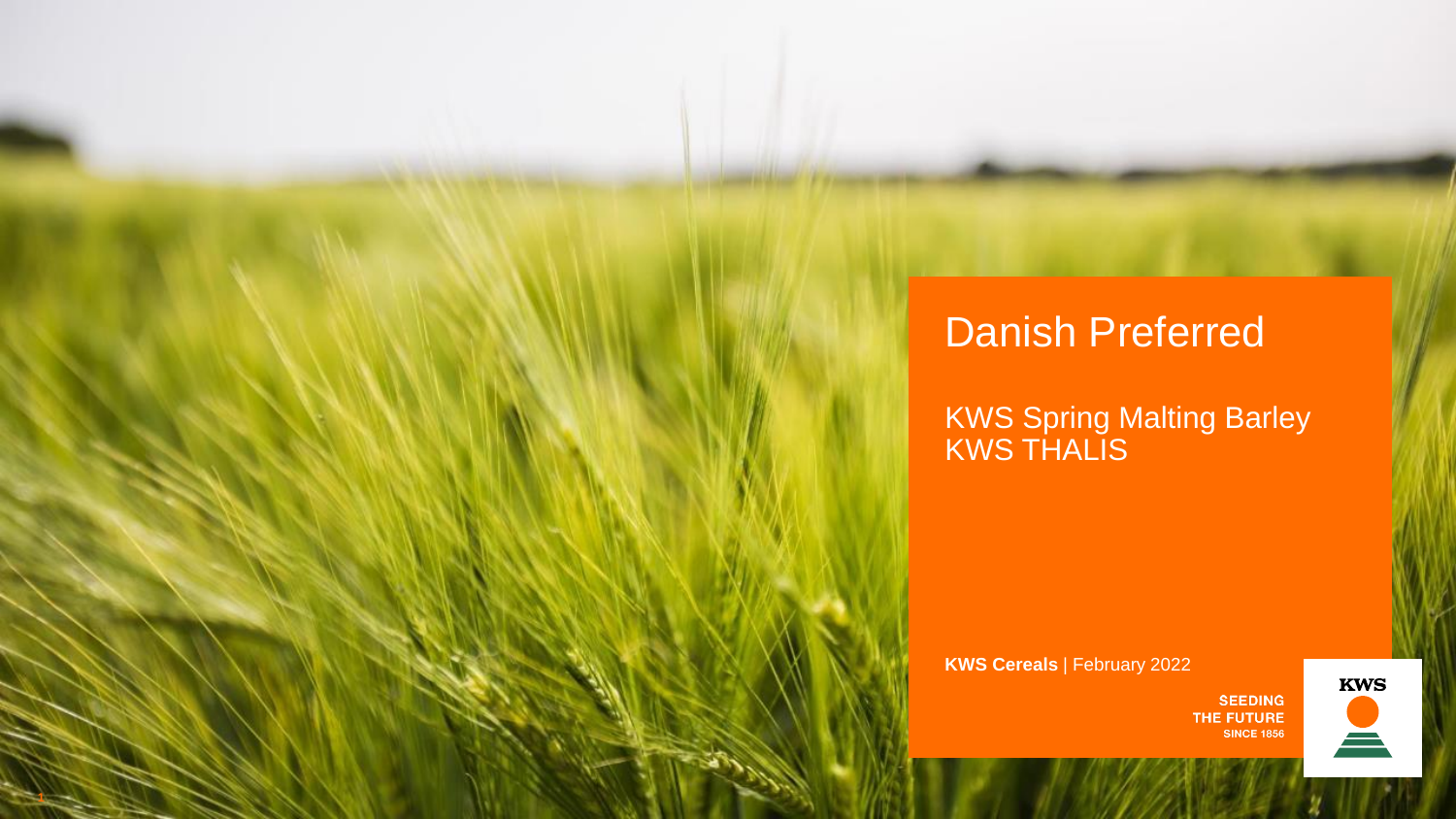## KWS THALIS **Status**

### **KWS THALIS**

- EU registration
- **-** Approved on French variety list 2021. EU catalogue
- Tested 2 years in Danish VCU
- CBMO
	- Accepted for Technical Validation France
	- Decision for Industry testing France done
	- Approved for brewing by CBMO in February 2022
- Danish Preferred
	- Applied for Danish Preferred. Stress-test results mid-February 2022
- **Applied and tested in several EU countries, including Baltics, Sweden and Finland**

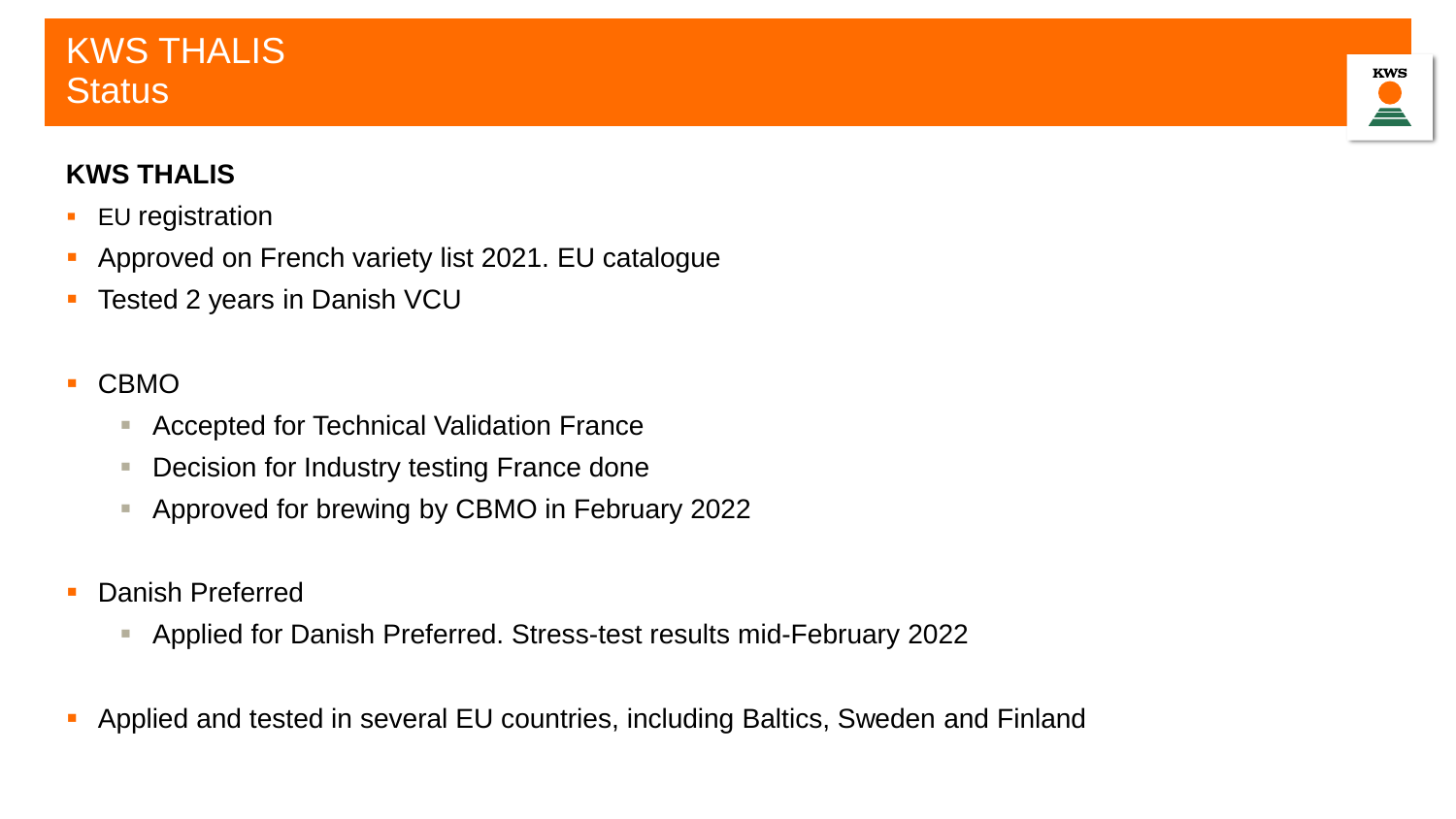

|                   | Landsforsøg<br><b>Relative yield</b> |                  |                  | <b>Raw protein</b><br>(%) |      | Grading >2,5 mm<br>(%) |      | Grading > 2,8 mm<br>(%) | <b>Hectolitre weight</b><br>(kg/h) |      |      |
|-------------------|--------------------------------------|------------------|------------------|---------------------------|------|------------------------|------|-------------------------|------------------------------------|------|------|
|                   | <b>Mean 20-21</b><br>$(n=20)$        | 2021<br>$(n=10)$ | 2020<br>$(n=10)$ | 2021                      | 2020 | 2021                   | 2020 | 2021                    | 2020                               | 2021 | 2020 |
| <b>KWS THALIS</b> | 101                                  | 101              | 101              | 10,3                      | 10,0 | 96                     | 97   | 83                      | 84                                 | 67,8 | 68,5 |
| <b>Laureate</b>   | 104                                  | 104              | 103              | 10,4                      | 10,1 | 98                     | 97   | 91                      | 89                                 | 66,8 | 68,4 |
| <b>RGT Planet</b> | 100                                  | 98               | 102              | 10,3                      | 10,2 | 97                     | 97   | 86                      | 87                                 | 67,8 | 69,1 |
| <b>Mixture</b>    | 100                                  | 100              | 100              | 10,5                      | 10,2 | 96                     | 96   | 80                      | 79                                 | 67,9 | 69,0 |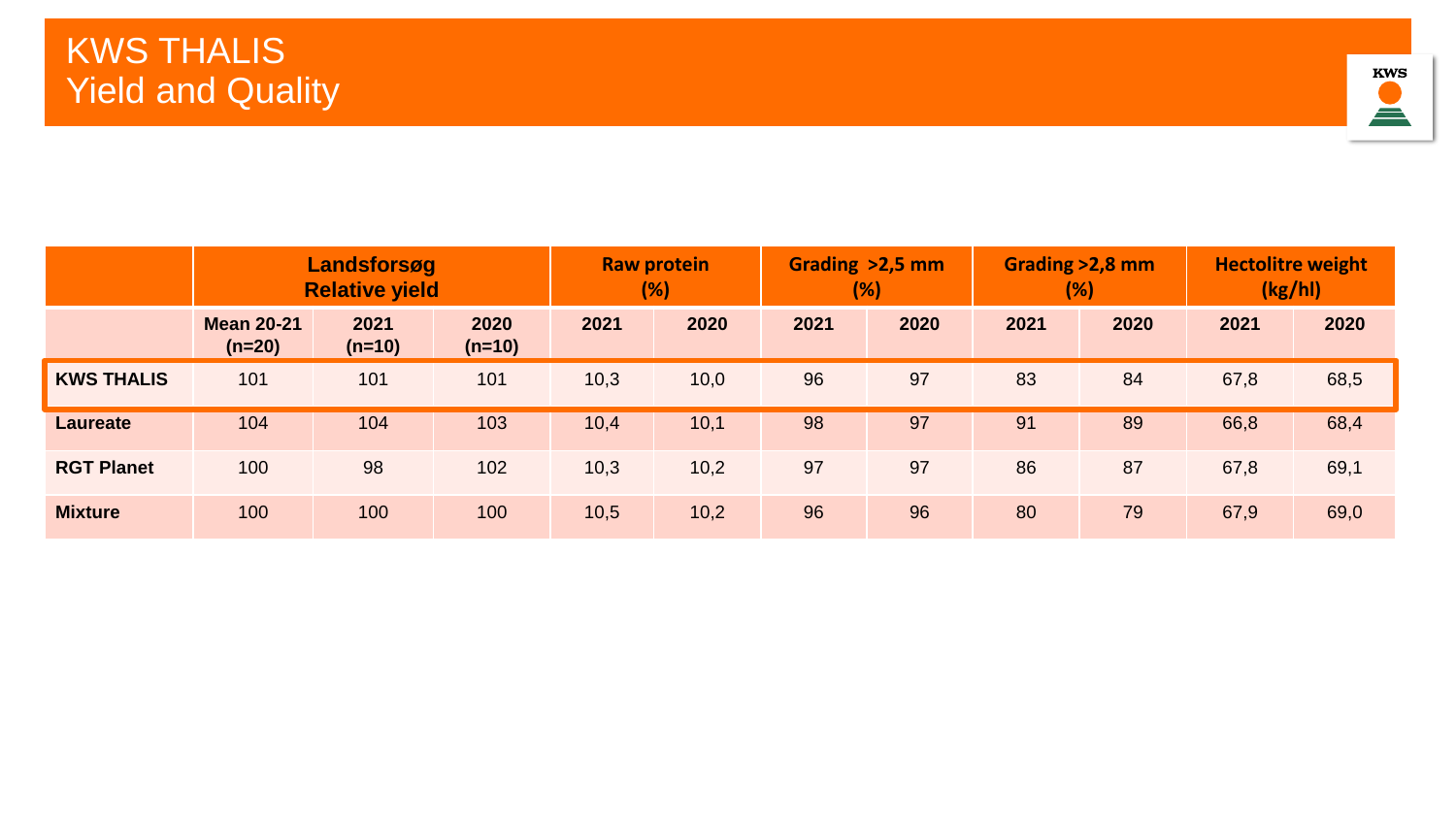

|                   | <b>Fungicide</b><br>respons<br>(hkg/ha) |      |        |              | <b>Nematode</b>       | <b>Barley rust</b><br>(%) |      |      | Rhynchosporium<br>(%) |                | <b>Net blotch</b><br>(%) | <b>Ramularia</b><br>$(\%)$ |      |  |
|-------------------|-----------------------------------------|------|--------|--------------|-----------------------|---------------------------|------|------|-----------------------|----------------|--------------------------|----------------------------|------|--|
|                   | 2021                                    | 2020 |        | Race         | Race<br>$\mathbf{II}$ | 2021                      | 2020 | 2021 | 2020                  | 2021           | 2020                     | 2021                       | 2020 |  |
| <b>KWS THALIS</b> | 11,6                                    | 5,7  | mlo    | R            | R.                    | 8                         | 10   | 1,9  | 9                     | 9              | 8                        | 9                          | 18   |  |
| <b>Laureate</b>   | 8,8                                     | 5,3  | mlo    | <sub>S</sub> | S                     | $5\overline{)}$           | 3,9  | 2,6  | 5 <sup>5</sup>        | 0,09           | $\mathbf{0}$             | 8                          | 20   |  |
| <b>RGT Planet</b> | 9,8                                     | 7,2  | mlo    | $\mathsf{R}$ | $\mathsf{R}$          | 12                        | 8    | 2,2  |                       | 18             | 26                       | 13                         | 26   |  |
| <b>Mixture</b>    | 7,8                                     | 6,6  | $\sim$ | $\sim$       | $\sim$                | 11                        | 10   | 3,7  | 16                    | $6\phantom{1}$ |                          | 14                         | 23   |  |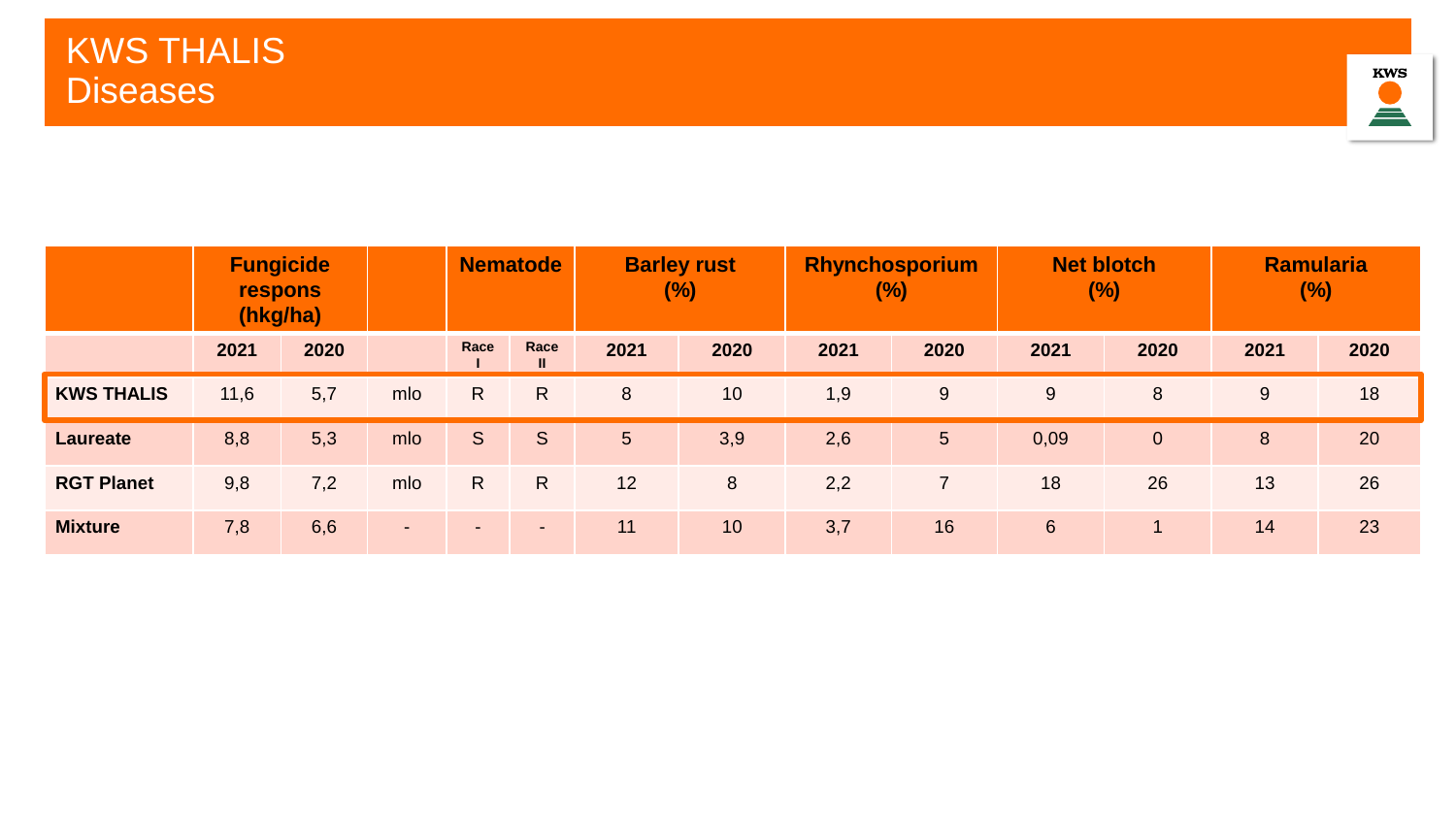

|                   | <b>Maturity</b><br>(date) |            |      | <b>Straw length</b><br>(cm) |                      | <b>Lodging, FUT</b><br>$(0 - 10)$ |                | <b>Lodging, OBS</b><br>$(0 - 10)$ |      | <b>Ear breaking</b><br>$(0 - 10)$ | <b>Straw breaking</b><br>$(0 - 10)$ |      |  |
|-------------------|---------------------------|------------|------|-----------------------------|----------------------|-----------------------------------|----------------|-----------------------------------|------|-----------------------------------|-------------------------------------|------|--|
|                   | 2021                      | 2020       | 2021 | 2020                        | 2021                 | 2020                              | 2021           | 2020                              | 2021 | 2020                              | 2021                                | 2020 |  |
| <b>KWS THALIS</b> | $24 -$ Jul                | $25 -$ Jul | 72   | 73                          | 0,9                  | 0,8                               | $\overline{0}$ | $\overline{0}$                    | 0,7  | 1,7                               | 2,3                                 | 4,5  |  |
| <b>Laureate</b>   | $26$ -Jul                 | $29 -$ Jul | 70   | 70                          | $\blacktriangleleft$ |                                   | $\overline{0}$ | $\overline{0}$                    | 0,7  | 4,3                               | 3,5                                 | 3,5  |  |
| <b>RGT Planet</b> | $26$ -Jul                 | $28 -$ Jul | 70   | 76                          | 1,1                  | 0,9                               | $\overline{0}$ | $\overline{0}$                    | 0,3  | 3,7                               | 2,8                                 | 4,5  |  |
| <b>Mixture</b>    | $25 -$ Jul                | $26$ -Jul  | 66   | 70                          | 0,9                  | 0,8                               | 0,8            | 0,1                               | 0,3  | 2,3                               | $\overline{2}$                      | 2,0  |  |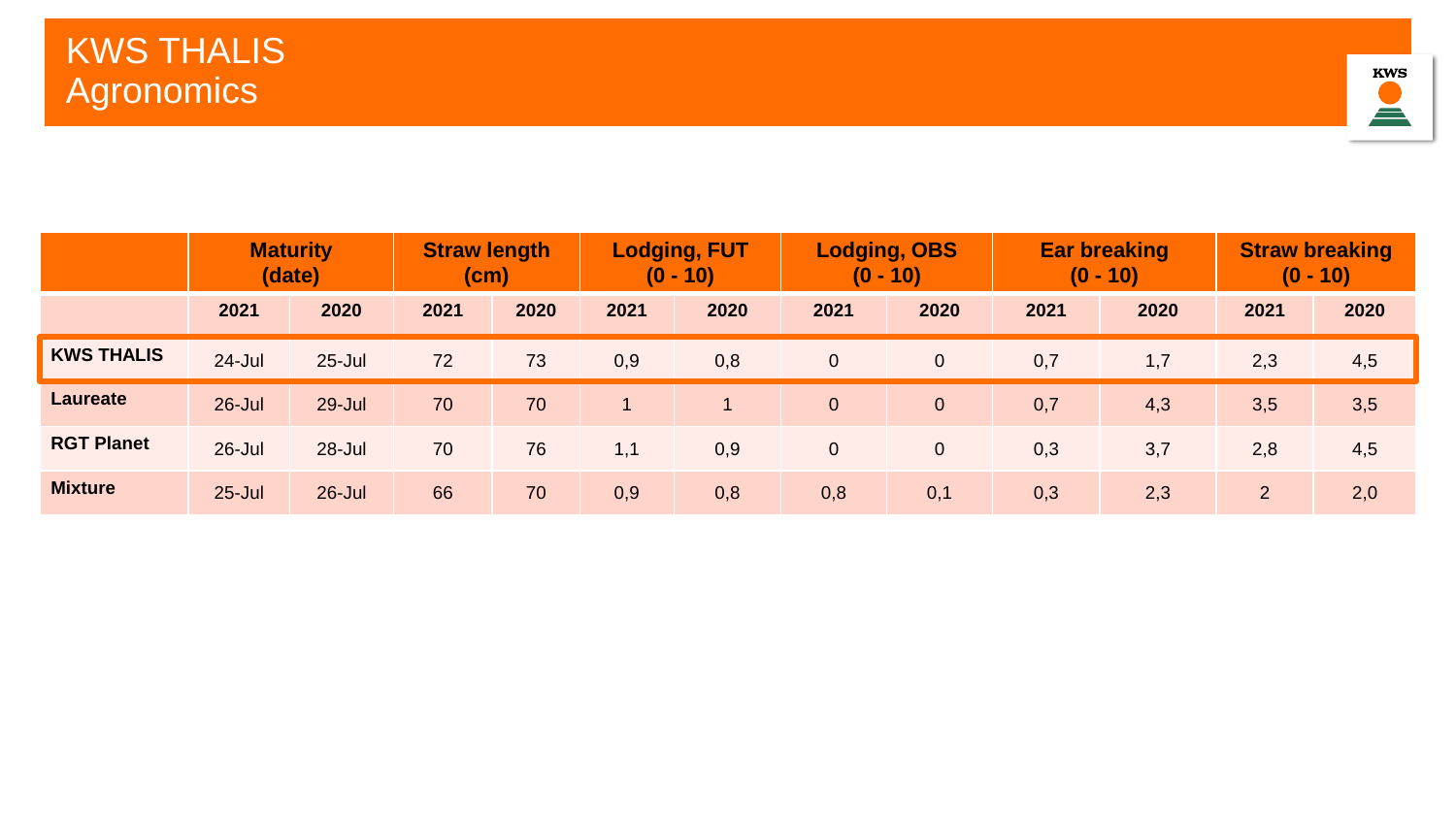## **KWS THALIS** Sweden & Finland



| <b>SWEDEN</b>       |              | 2021             |          |     |             |     |                  |        |        |     | 2021        |          |         |                             |   |      |                     |        |
|---------------------|--------------|------------------|----------|-----|-------------|-----|------------------|--------|--------|-----|-------------|----------|---------|-----------------------------|---|------|---------------------|--------|
| Spring barley 2021  | <b>YIELD</b> | 85% DM           | Ripening |     | ∟odging     |     | <b>Brackling</b> |        | Height |     | Specific    |          | Protein | Starch                      |   |      | Sieving Brown- Net- |        |
|                     |              |                  |          |     | $0 = 100\%$ |     | $0 = no$         |        |        |     |             |          |         |                             |   | >2.5 |                     |        |
|                     | untreated    | treated          |          |     | lodging     |     | brackling        |        |        |     | weight      |          |         |                             |   | mm   | rust                | blotch |
|                     |              | dt/ha dt/ha      | days     |     | $0-100*$    |     | $0-100$ *        |        | lcm *  |     |             | a/lindex | $\%$    | $\frac{0}{0}$               | % |      | %                   | %      |
| <b>KWS Thalis</b>   |              | 61,9 67,0 106    | 101      | 99  | 85          | 95  |                  | 35 176 | 61     |     | $104 \ 682$ |          |         | 102 12.1 97 60.8 101 98 101 |   |      | $\bf{8}$            | 11     |
| C<br>Laureate       |              | 104<br>63,0 65,7 | 102      | 100 | 89          | 100 | 17               | 86     | 59     | 101 | 669         | 100      |         | 12,2 98 60,5 100 98 101     |   |      | 5                   | 5      |
| <b>RGT Planet C</b> |              | 59,6 64,4 101    | 102      | 100 | 82          | 91  | 32               | 164    |        |     | 63 106 677  |          |         | 101 12.3 98 60.5 100 98 100 |   |      | 14                  | 14     |

| <b>Finland</b>    | Yield |     | Ripening |     | Specific weight |     | <b>Protein content</b> |     |  |  |
|-------------------|-------|-----|----------|-----|-----------------|-----|------------------------|-----|--|--|
|                   | kg/ha | rel | days     | rel | kg/hl           | rel | %                      | rel |  |  |
| <b>KWS Thalis</b> | 5622  | 117 | 78       | 99  | 68.9            | 102 | 12.2                   | 96  |  |  |
| <b>RGT PLANET</b> | 4824  | 100 | 79       | 100 | 67.4            | 100 | 12,8                   | 100 |  |  |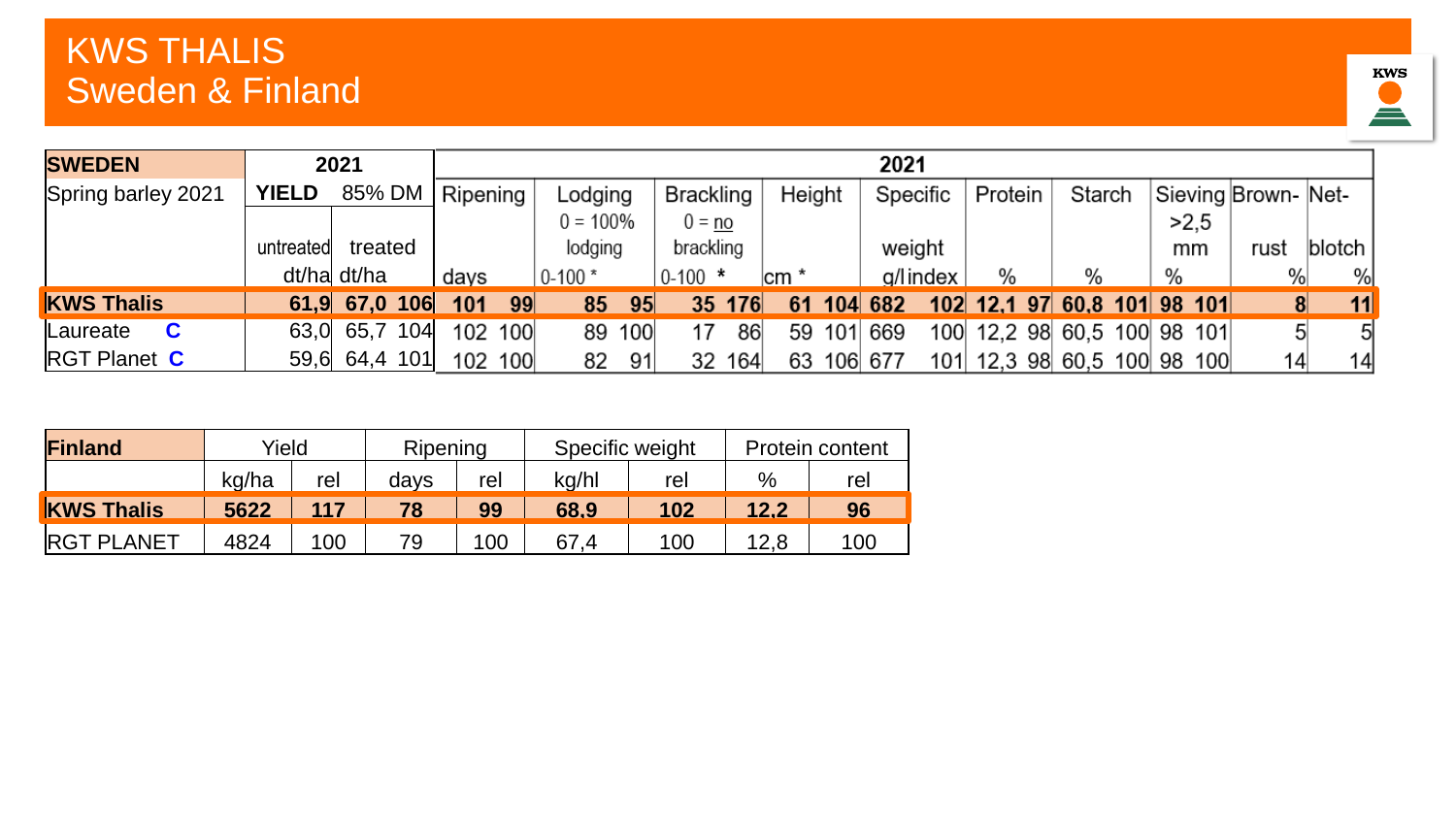

# KWS THALIS



#### **Performance**

- Early ripening and excellent yields  $\checkmark$
- Good resistance , low lodging and straw/ear break  $\checkmark$



- Good specific weight and mid calibration
- Null-LOX-1 quality $\checkmark$







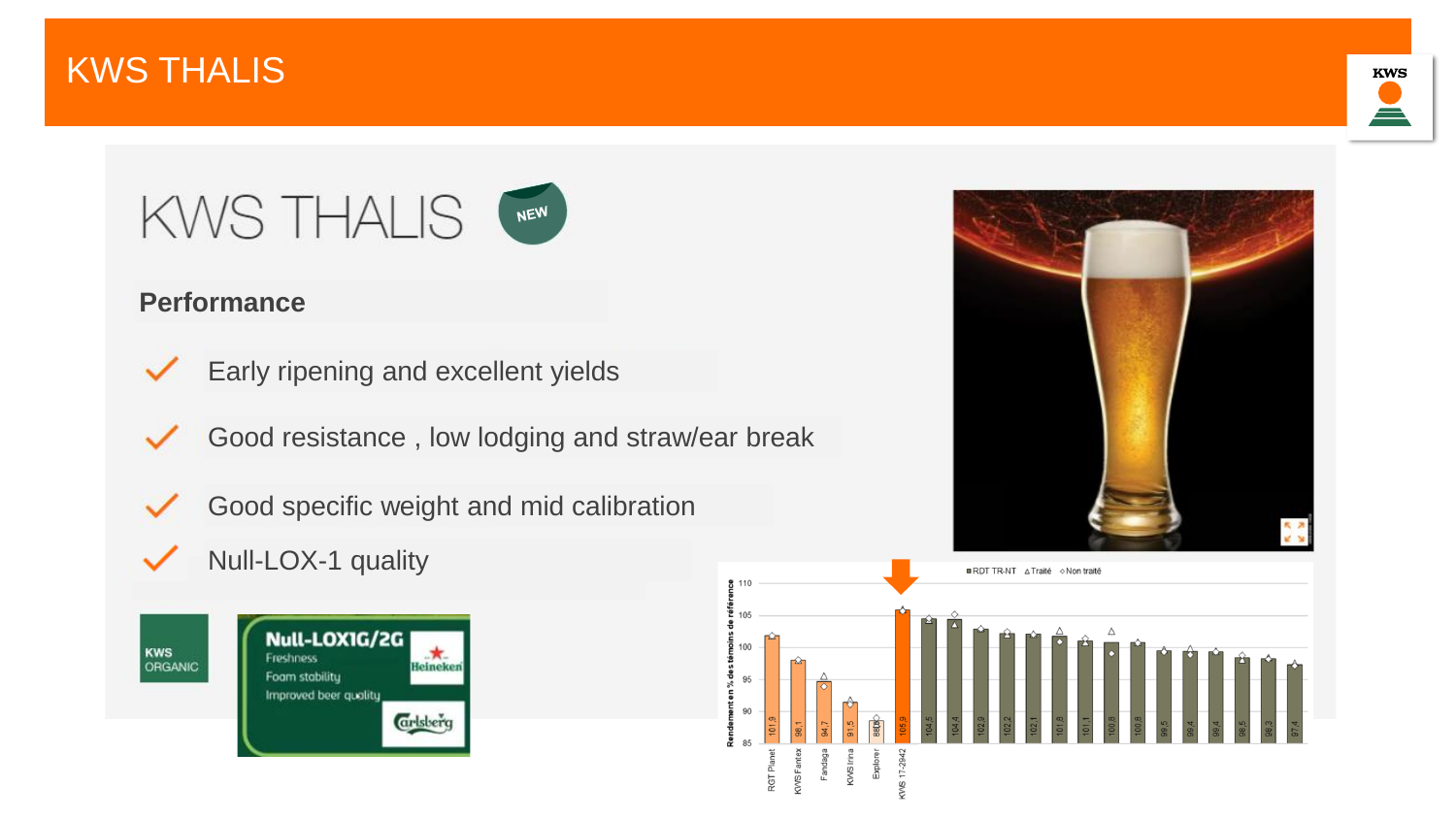## CBMO Variety recommendation 2022 **France**



| FRA<br><b>PREFERRED VARIETIES</b>                                                                                                                   |                   |                                    |
|-----------------------------------------------------------------------------------------------------------------------------------------------------|-------------------|------------------------------------|
| <b>SPRING BARLEY</b>                                                                                                                                |                   | <b>WINTER BARLEY</b>               |
|                                                                                                                                                     | 2 ROWS            | <b>6 ROWS</b>                      |
| <b>RGT PLANET / FANDAGA / KWS FANTEX /</b><br>More than 15 000 ha $\longrightarrow$<br><b>LAURFATE</b>                                              |                   | <b>ETINCEL / KWS FARO / VISUEL</b> |
| <b>SEBASTIAN / SUNSHINE / KWS IRINA /</b><br>Less than 15 000 ha<br><b>FOCUS</b>                                                                    | <b>SALAMANDRE</b> | <b>ISOCEL</b>                      |
| Limited use<br><b>EXPLORER</b>                                                                                                                      |                   | <b>PIXEL</b>                       |
| <b>VARIETIES IN COMMERCIAL AND INDUSTRIAL OBSERVATION</b>                                                                                           |                   |                                    |
| Step 2 $\longrightarrow$<br><b>LG TOSCA</b>                                                                                                         |                   | DEMENTIEL/MASCOTT (Y2)             |
| Step $1 \longrightarrow$<br>VALERIAN/LG BELCANTO/AMIDALA/YODA                                                                                       |                   | <b>KWS EXQUIS (JNO) *</b>          |
| * : As sector needs JNO tolerant varieties, this variety has been approved for observation, but absolutely must be confirmed with industrial tests. |                   |                                    |
| <b>VARIETIES ADMITTED IN TECHNOLOGICAL VALIDATION</b>                                                                                               |                   |                                    |

**LIST OF PREFERRED VARIETIES** of MALTEURS DE FRANCE and BRASSEURS DE FRANCE **MALTING BARLEY - CROP 2022** 

> Seed Multiplication **Spring Barley France 2021** ha  $\%$  MS RGT Planet 7.952 63%  $\overline{\mathbf{u}}$ **KWS Fantex 1.188 9%** LG Tosca 742 6% Fandaga SU 589 4% Focus Sec. 443 4% Laureate SY 301 2% Yoda BR 295 2% **KWS Thalis 236 2%** Explorer Sec. 115 1% LG Flamenco 87 | 1%

CB-SCORE, LEXY, KWS THALIS, LG FLAMENCO, SHETTY

- The 2 row Spring varieties, registered in January 2021, KWS THALIS, SHETTY, LG FLAMENCO and LEXY are approved for CBMO Decision 03.02.2022brewing by the CBMO.

**KWS** 

 $\overline{\phantom{a}}$